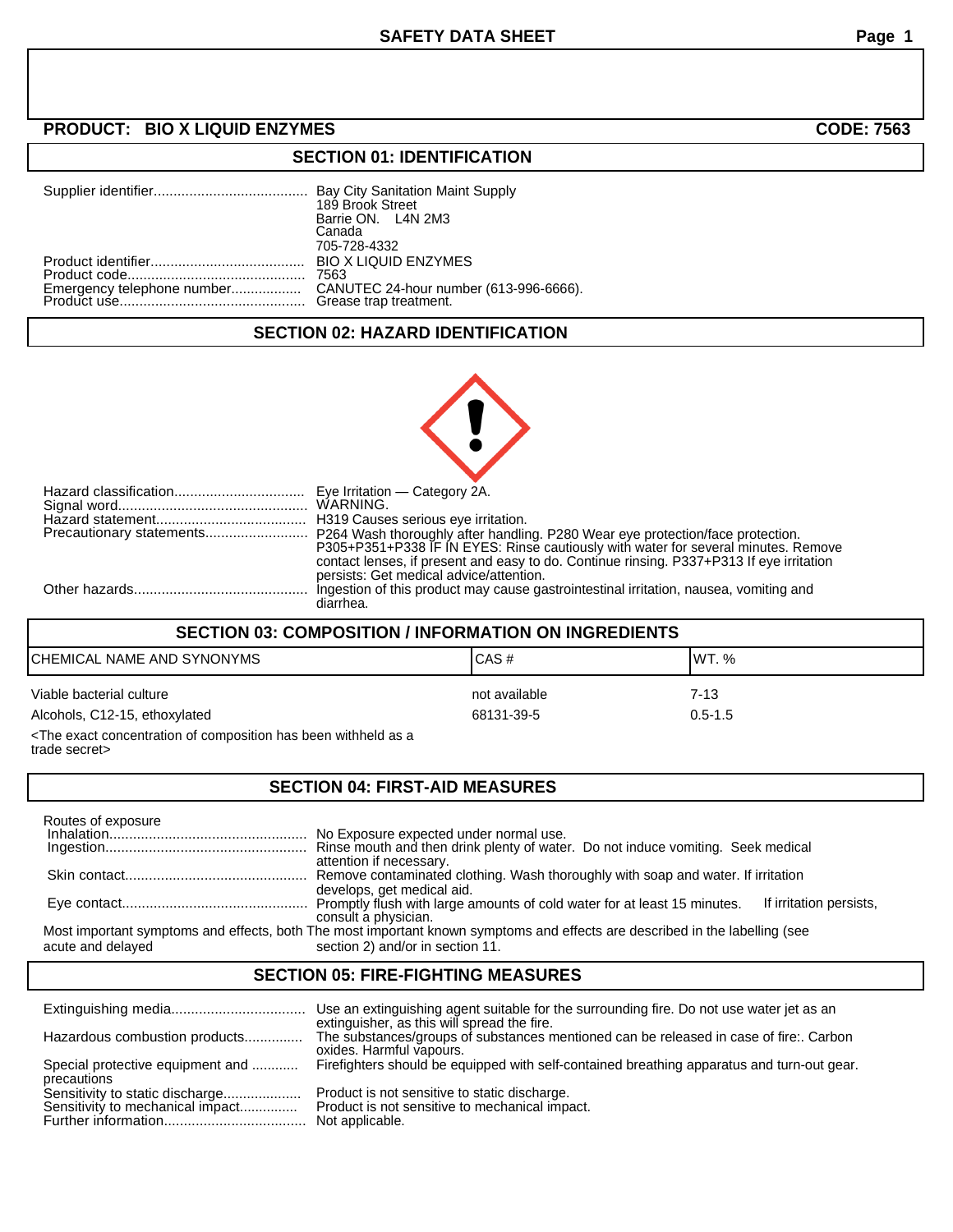## **SECTION 06: ACCIDENTAL RELEASE MEASURES**

Environmental precautions........................ Do not discharge into drains/surface waters/groundwater. Personal precautions, protective equipment Use personal protective clothing. and emergency procedures Methods and materials for containment and Absorb spill with inert material (e.g. dry sand or earth) and place in a chemical waste cleaning up container. Recycle, if possible. Clean up affected area with a large amount of water. Contaminated absorbent material may pose the same hazards as the spilled product.

#### **SECTION 07: HANDLING AND STORAGE**

| Avoid exposure to excessive heat, light, and air for prolonged periods of time. Keep                                                          |
|-----------------------------------------------------------------------------------------------------------------------------------------------|
| containers from excessive heat and freezing.<br>Keep away from strong acids. Keep away from strong bases. Keep away from oxidizing<br>agents. |

#### **SECTION 08: EXPOSURE CONTROLS / PERSONAL PROTECTION**

| <b>IINGREDIENTS</b>                                                                                                                                                                                                                                                                                                       | <b>TWA</b>                         | <b>ACGIH TLV</b><br><b>STEL</b>    | <b>OSHA PEL</b><br>l PEL           | <b>STEL</b>                        | <b>NIOSH</b><br><b>REL</b>         |
|---------------------------------------------------------------------------------------------------------------------------------------------------------------------------------------------------------------------------------------------------------------------------------------------------------------------------|------------------------------------|------------------------------------|------------------------------------|------------------------------------|------------------------------------|
| Viable bacterial culture<br>Alcohols, C12-15,<br>ethoxylated                                                                                                                                                                                                                                                              | no data available<br>not available | no data available<br>not available | no data available<br>not available | no data available<br>not available | no data available<br>not available |
| Individual protection measures<br>Safety glasses with side-shields.<br>None required under normal conditions of use. For prolonged exposure, use butyl rubber<br>gloves.<br>Not required.<br>Handle in accordance with good industrial hygiene and safety practice. Wear clean long<br>legged, long sleeved work clothes. |                                    |                                    |                                    |                                    |                                    |

## **SECTION 09: PHYSICAL AND CHEMICAL PROPERTIES**

## **SECTION 10: STABILITY AND REACTIVITY**

|                                    | No hazardous reactions if stored and handled as prescribed/indicated.                                          |
|------------------------------------|----------------------------------------------------------------------------------------------------------------|
|                                    | The product is stable if stored and handled as prescribed/indicated.                                           |
| Possibility of hazardous reactions | No hazardous reactions when stored and handled according to instructions. The product is<br>chemically stable. |
|                                    | Exposure to air or moisture over prolonged periods. Prolonged heat/light/air exposure.                         |
| Hazardous decomposition products   | Acids and bases. Strong oxidizing agents.<br>No data available.                                                |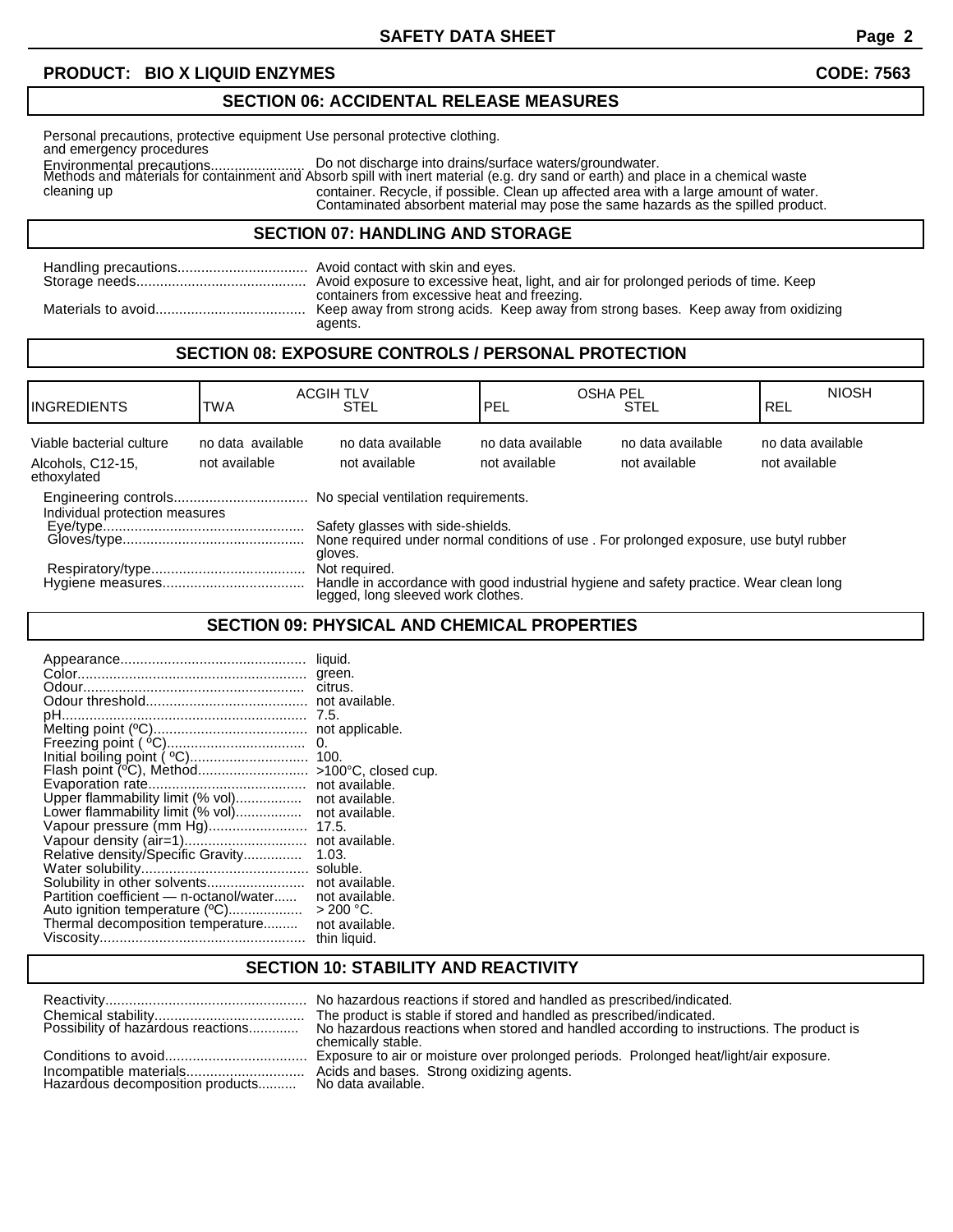#### **SECTION 11: TOXICOLOGICAL INFORMATION**

| <b>INGREDIENTS</b>                                                                                                                                                                                                                                                                                                                                                                                     |                                                                                                                                                                                                                                                                                                                                                                  | LC50                                                                                                                                                                                                                                                                                                                                                                                                                                                                                                                                           | LD50                                                          |
|--------------------------------------------------------------------------------------------------------------------------------------------------------------------------------------------------------------------------------------------------------------------------------------------------------------------------------------------------------------------------------------------------------|------------------------------------------------------------------------------------------------------------------------------------------------------------------------------------------------------------------------------------------------------------------------------------------------------------------------------------------------------------------|------------------------------------------------------------------------------------------------------------------------------------------------------------------------------------------------------------------------------------------------------------------------------------------------------------------------------------------------------------------------------------------------------------------------------------------------------------------------------------------------------------------------------------------------|---------------------------------------------------------------|
| Viable bacterial culture                                                                                                                                                                                                                                                                                                                                                                               |                                                                                                                                                                                                                                                                                                                                                                  | no data available                                                                                                                                                                                                                                                                                                                                                                                                                                                                                                                              | no data available                                             |
| Alcohols, C12-15, ethoxylated                                                                                                                                                                                                                                                                                                                                                                          |                                                                                                                                                                                                                                                                                                                                                                  | not available                                                                                                                                                                                                                                                                                                                                                                                                                                                                                                                                  | 1,650-2,000 mg/kg (oral-rat);<br>>2,000 mg/kg (dermal-rabbit) |
| Routes of exposure<br>Acute effects<br>Skin corrosion/irritation Result: slight irritation.<br>Serious eye damage/eye irritation<br>Respiratory or skin sensitisation<br>Specific target organ toxicity (STOT)<br>single exposure<br>Chronic toxicity/effects<br>Specific target organ toxicity (STOT)<br>repeated exposure<br>Reproductive toxicity<br>Germ Cell Mutagenicity<br>Symptoms of Exposure | a single ingestion.<br>skin contact.<br>Result: Serious eye irritation.<br>Non-sensitizing.<br>after a single exposure.<br>No aspiration hazard expected.<br>No known significant effects or critical hazards.<br>No known significant effects or critical hazards.<br>No known significant effects or critical hazards.<br>the individual components.<br>known. | $LD50$ (Rabbit) : > 2,000 mg/kg. Method: calculation method. Virtually nontoxic after a single<br>Based on the available information there is no specific target organ toxicity to be expected<br>No carcinogenic substances as defined by IARC, NTP, OSHA and/or ACGIH.<br>The product has not been tested. The statement has been derived from the properties of<br>The most important known symptoms and effects are described in the labelling (see section 2) and/or in section 11. Further important symptoms and effects are so far not |                                                               |
| <b>SECTION 12: ECOLOGICAL INFORMATION</b>                                                                                                                                                                                                                                                                                                                                                              |                                                                                                                                                                                                                                                                                                                                                                  |                                                                                                                                                                                                                                                                                                                                                                                                                                                                                                                                                |                                                               |

| Bioaccumulative potential No data available. | introduced to biological treatment plants in appropriate low concentrations. |
|----------------------------------------------|------------------------------------------------------------------------------|

# **SECTION 13: DISPOSAL CONSIDERATIONS**

| Disposal methods<br>Waste disposal of substance | Dispose of in accordance with national, state and local regulations.<br>Dispose of in a licensed facility. Recommend crushing, puncturing or other means to<br>prevent unauthorized use of used containers.<br><b>CECTION 44. TO ANCOODT INFORMATION</b> |
|-------------------------------------------------|----------------------------------------------------------------------------------------------------------------------------------------------------------------------------------------------------------------------------------------------------------|
|-------------------------------------------------|----------------------------------------------------------------------------------------------------------------------------------------------------------------------------------------------------------------------------------------------------------|

#### **SECTION 14: TRANSPORT INFORMATION**

TDG classification..................................... Not regulated as a dangerous good.

## **SECTION 15: REGULATORY INFORMATION**

WHMIS regulatory status.......................... This product has been classified in accordance with the hazard criteria of the Canadian Hazardous Products Regulations and the Safety Data Sheet contains all the information required by the Hazardous Products Regulations (WHMIS 2015). This product is WHMIS 2015 controlled.

## **SECTION 16: OTHER INFORMATION**

| The information provided in this Safety Data Sheet is correct to the best of our knowledge,<br>information and belief at the date of its publication. The information given is designed only<br>as a guidance for safe handling, use, processing, storage, transportation, disposal and<br>release and is not to be considered a warranty or quality specification. |
|---------------------------------------------------------------------------------------------------------------------------------------------------------------------------------------------------------------------------------------------------------------------------------------------------------------------------------------------------------------------|
|                                                                                                                                                                                                                                                                                                                                                                     |